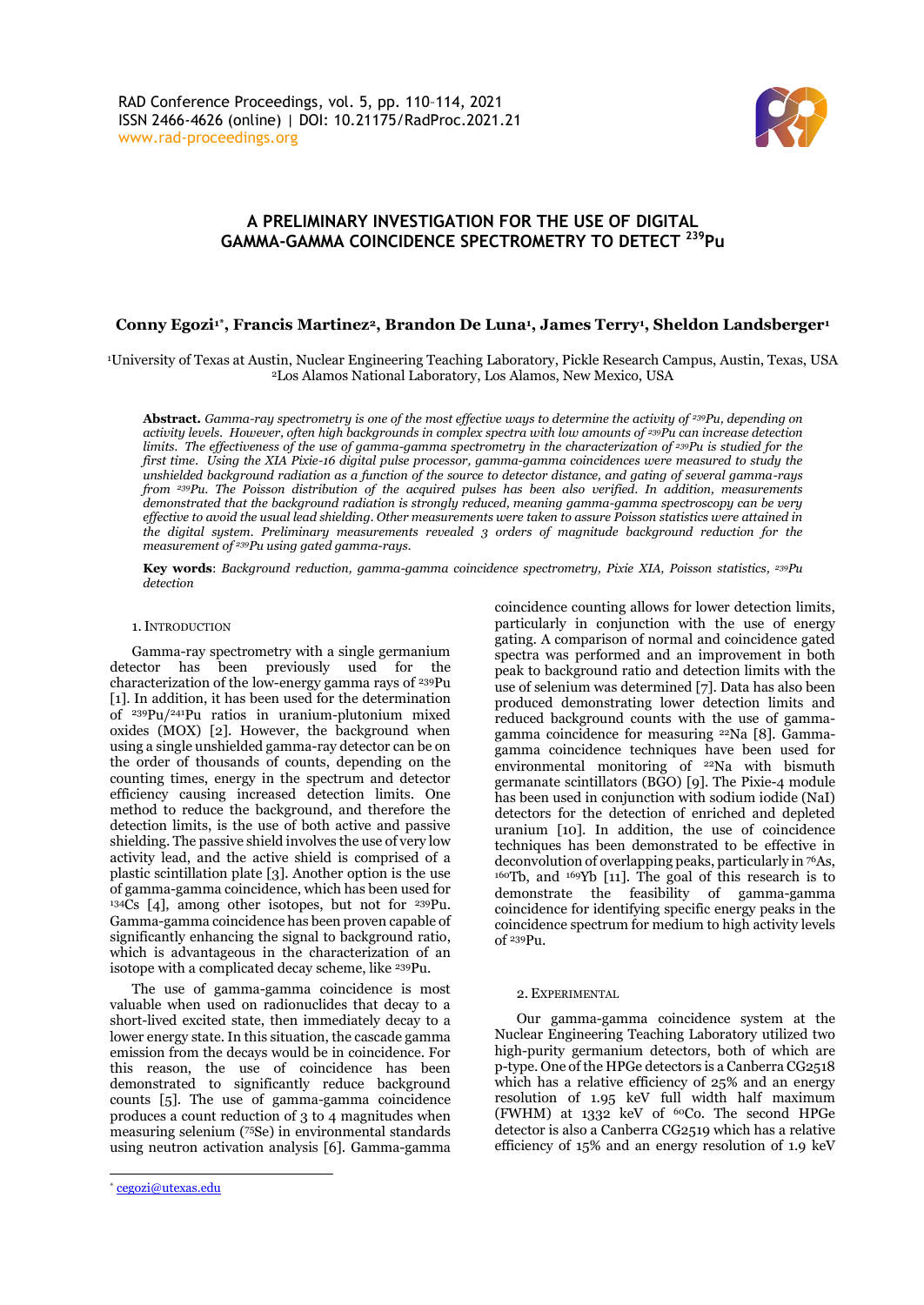FWHM at 1332 keV. The detectors are linked to a digital XIA Pixie-16 module with digital spectrometry and coincident data acquisition capabilities [12]. When measuring in singles, the data from only one of the two detectors is used. When measuring in coincidence, only gammas that reach both detectors at the same time are recorded in the spectrum. An image of the coincidence setup is shown below in Figure [1].



Figure 1. HPGe detectors coincidence setup used for all measurements.

To determine the feasibility of unshielded background counts detected with compared to singles, a spectrum was taken using both systems with no source for 5 hours as shown in Figure [2].

This comparison proves that the use of gammagamma coincidence significantly reduces the background counts without the use of any shielding.



Figure 2. HPGe coincidence and singles background spectra.

111 A <sup>60</sup>Co source was measured in both singles and coincidence schemes at various inter-distances between

the two end-caps of the detectors, and the 1332 keV net area counts were compared. This was done to show how the counting geometry affects net counts in singles and coincidence. Using only detector 'A', the net counts decreased by an order of magnitude at a source to detector distance of 10 cm. Using the two detectors in coincidence, however, results in a decrease of two orders of magnitude in the counts at a source to detector distance of 10 cm. The singles and coincidence data at varying distances are displayed below in Figure [3] and Figure [4].



Figure 3. HPGe singles 1332 keV net area counts at increasing equidistant source to detector distances measured for 5 hours.



Figure 4. HPGe coincidence ungated 1332 keV net area counts at increasing equidistant source to detector distances measured for 5 hours.

From the figures above, it can be seen that the reduction in counts with the use of coincidence becomes more significant at greater distances. This is to be expected, as the number of gamma rays that reach both detectors within the coincidence window is inversely related to source to detector distance. In this setup, the coincidence window is set to 80 nanoseconds because when the counts are high, the coincidence window needs to be smaller to prevent unwanted counts in the coincidence spectrum. The window of 80 nanoseconds was determined to be the best window after multiple rounds of optimization.

### *2.1. Characterization of Pixie-16 System*

After determining the feasibility of the use of gamma-gamma coincidence for increasing peak to background ratio, a characterization of the Pixie-16 system was performed. We verified that the peaks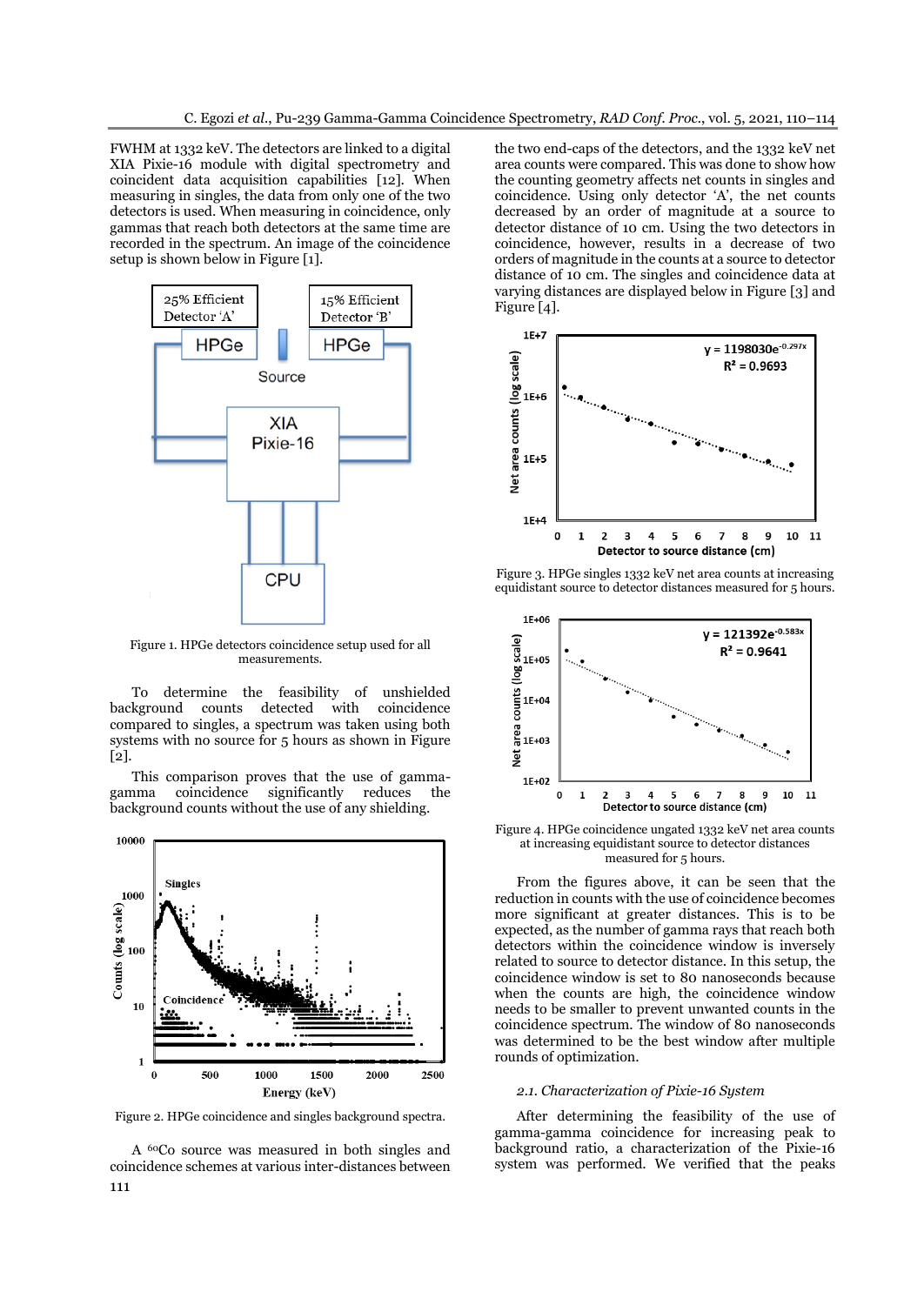acquired with this system follow the Poisson statistics by placing a <sup>60</sup>Co source equidistant between the two detectors and performing 2500 runs on the system. Each run was 200 seconds, and a custom Python code that automatically started and stopped each run was used to ensure the elimination of human error. The coincidence data was analyzed from the Pixie-16 system and the distribution in Figure [5] below was produced. The red dashed line is an overlay of the theoretical Poisson distribution, which is a good fit to the normalized data.



Figure 5. Poisson distribution coincidence HPGe 2500 runs with 200 s counting time for 1332 keV <sup>60</sup>Co gamma.

From the dataset generated, the Pixie-16 system abides by Poisson distribution.

#### *2.2. Advantages of Coincidence Counting for <sup>239</sup>Pu*

The value in using <sup>239</sup>Pu in the gamma-gamma coincidence system can be determined from its decay scheme. A simplified version of the decay scheme of <sup>239</sup>Pu, which decays by alpha emission to <sup>235</sup>U, is shown in Figure [6], with only the usual major gamma rays displayed.



Figure 6. Major gammas belonging to the <sup>239</sup>Pu decay scheme [13].

In the decay scheme, there are multiple gamma rays that are in coincidence with each other, including the 144 keV and 98.8 keV gamma rays, and the 203 keV and 129.3 keV gamma rays. Therefore, the use of gammagamma coincidence on <sup>239</sup>Pu could be effective due to the isotope's gamma rays that are in coincidence, e.g. in plutonium reprocessing or nuclear security applications.

#### *2.3. Coincidence Gating of <sup>239</sup>Pu*

Energy gates have been set in the coincidence spectra to further reduce the background radiation. Figure [7] includes an overlay of singles and coincidence spectra of a 2.31E-4 cm thick <sup>239</sup>Pu foil electrodeposited on nickel with an activity of 1.81E6 Bq. The ratio of intensity to initial intensity due to self-attenuation of the foil is 0.995 and is therefore negligible.



The comparison of the singles and coincidence data was then used to evaluate the gamma rays in coincidence. From Figure [7], it can be seen that the most gammas in both true and random coincidences are in the range of 94 keV to 203 keV. Therefore, several gammas within the range were analyzed further by energy gating.

The gating was done using energy gating software (internally developed), in which the energy of interest at detector 'A' was specified by the user after performing a measurement with the two detectors 0.3 cm from the <sup>239</sup>Pu source. We realize that this is not an ideal geometry due to summing and pileup, however, this research was to evaluate the use of gamma-gamma coincidence, rather than to make activity measurements. The software then found all energy peaks in detector 'B' that were in coincidence with the specified energy. This process was performed on the 94 keV, 103 keV, 111 keV, and the 129 keV energy peaks.

The most successful gated spectrum demonstrates experimentally that the gamma ray at 203 keV is in coincidence with the 129 keV gamma. The other peaks that appear in the gated spectrum are random coincidences. In addition, the gated spectrum has a background count reduction of 3 orders of magnitude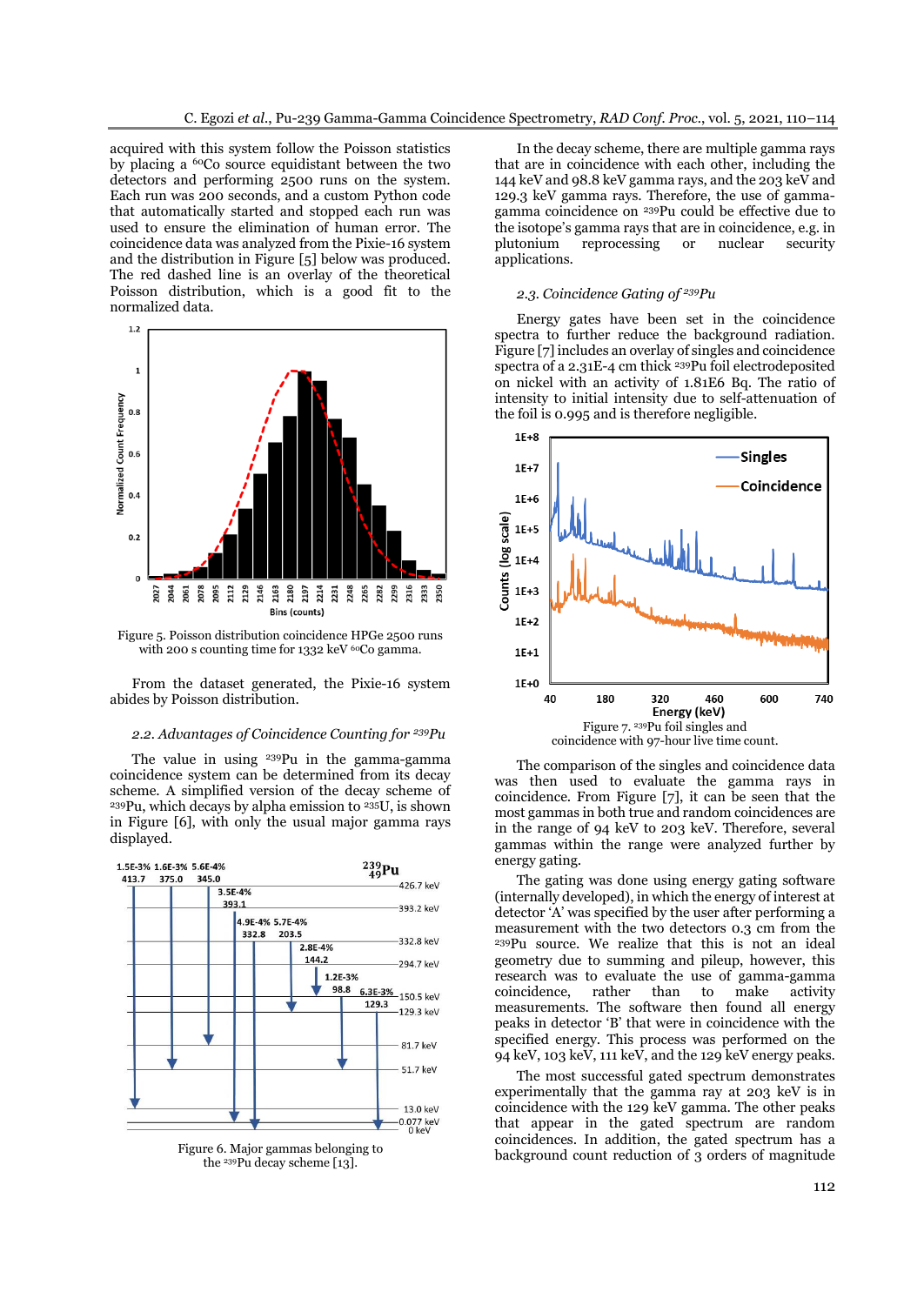relative to the coincidence data, and 5 orders of magnitude reduction relative to the singles data as shown in Figure [8].

To quantify the increase in peak to background ratio, a comparison of the counts of the 203 keV peak in the singles, coincidence, and gated spectra was done. The background counts for each of the spectra was determined and a ratio of peak to background counts was calculated. The 203 keV peak is indicated by the red box in Figure [8] below, and the net counts are shown in Table 1.



Figure 8. Singles, coincidence, and 129 keV gated spectra comparison of 203 keV peak.

| Table 1. Counts in background and 203 keV peak in singles,   |  |
|--------------------------------------------------------------|--|
| coincidence, and gated spectra, and peak to background ratio |  |

| 203 keV Peak  | <b>Background Peak</b> |       | Peak to                 |
|---------------|------------------------|-------|-------------------------|
|               | Counts                 |       | Counts Background Ratio |
| Singles       | 23678                  | 84279 | 3.6                     |
| Coincidence   | 416                    | .3287 | 7.9                     |
| 129 keV Gated |                        | 27    | 13.5                    |

The peak to background ratio of the energy gated data is 3.75 times greater than that of the singles ratio, from Table 1. This increase of greater than double the ratio indicates that gamma-gamma coincidence can be used effectively with the absence of shielding.

#### 3. CONCLUSION

Based on the reduced background and increased peak to background ratio, gamma-gamma coincidence can be used to identify <sup>239</sup>Pu for homeland security, nonproliferation, and nuclear fuel cycle purposes. Gamma-gamma coincidence can be used for <sup>239</sup>Pu, as the isotope has several gamma rays in coincidence, including the 98, 144, 129, and 203 keV gammas. The use of energy gating in addition to coincidence further reduces the background by 3 more orders of magnitude and is an efficient method to experimentally determine

the gamma rays in coincidence with a particular gamma ray.

The lack of shielding required for background reduction, in addition to the numerous gamma rays of the isotope in coincidence make this method ideal for verification purposes of <sup>239</sup>Pu. At present, gamma-ray spectroscopy is used for determination of plutonium isotopic measurements [14]. However, gamma-gamma coincidence can be used to determine the plutonium isotopic composition more effectively, even in samples with high americium content. This paper demonstrates the feasibility of the use of gamma-gamma coincidence in isolating <sup>239</sup>Pu gamma rays for identification.

*Acknowledgements: The authors would like to acknowledge that this research done is within the Los Alamos National Laboratory project 421744, LA-UR-21-29470.*

#### **REFERENCES**

- 1. R. Gunnink, J. B. Niday, P. D. Siemens, *System for plutonium analysis by gamma ray spectrometry, Part I: Techniques for analysis of solutions*, Rep. UCRL-51577(Pt.1), LLL, Livermore (CA), USA, 1974. <https://doi.org/10.2172/4291806>
- 2. Th. E. Sampson, S-T. Hsue, J. L. Parker, S. S. Johnson, D. F. Bowersox, "The determination of plutonium isotopic composition by gamma-ray spectroscopy," *Nuc. Inst. Methods in Phys. Research*, vol. 193, no. 1–2, pp. 177-183, 1982.

[https://doi.org/10.1016/0029-554X\(82\)90693-0](https://doi.org/10.1016/0029-554X(82)90693-0)

- 3. S. Hurtado, M. García-León, R. García-Tenorio, "Optimized background reduction in low-level gammaray spectrometry at a surface laboratory," *Appl. Rad. Isot.*, vol. 64, no. 9, pp. 1006-1012, 2006. <https://doi.org/10.1016/j.apradiso.2006.01.008>
- 4. N. Marković, P. Roos, S. P. Nielsen, "Digital gammagamma coincidence HPGe system for environmental analysis," *Appl. Rad. Isot*., vol. 126, pp. 194-196, 2017. <https://doi.org/10.1016/j.apradiso.2016.12.017>
- 5. J. A. Cooper, "Radioanalytical applications of gammagamma coincidence techniques with lithium-drifted germanium detectors," *Anal. Chem*., vol. 43, no. 7, pp. 838-845, 1971.

# <https://doi.org/10.1021/ac60302a017><br>L. E. Wangen, E. S. Gladney,

6. L. E. Wangen, E. S. Gladney, J. W. Starner, W. K. Hensley, "Determination of selenium in environmental standard reference materials by a .gamma.-.gamma. coincidence method using lithiumdrifted germanium detectors," *Anal. Chem.*, vol. 52, no. 4, pp. 765–767, 1980.

<https://doi.org/10.1021/ac50054a037>

7. Truong Van, Minh et al., "Determination of selenium in environmental sample by gamma-gamma Coincidence method," in *Proc. of 3rd Int. Conf. on Advances in Applied Science and Environmental Engineering (ASEE 2015),* Kuala Lumpur, Malaysia, 2015, pp. 67-70. Retrieved from:

[https://www.researchgate.net/publication/324967842](https://www.researchgate.net/publication/324967842_Determination_of_selenium_in_environmental_sample_by_gammagamma_Coincidence_method) Determination of selenium in environmental sam [ple\\_by\\_gammagamma\\_Coincidence\\_method](https://www.researchgate.net/publication/324967842_Determination_of_selenium_in_environmental_sample_by_gammagamma_Coincidence_method) Retrieved on: August 1, 2021

- 8. J. Konki et al., "Comparison of gamma-ray coincidence and low-background gamma-ray singles spectrometry, *Appl. Rad. Isot.,* vol. 70, no. 2, pp. 392-396, 2012. <https://doi.org/10.1016/j.apradiso.2011.10.004>
- 9. W. Zhang et al., "A system for low-level the cosmogenic 22Na radionuclide measurement by gamma–gamma